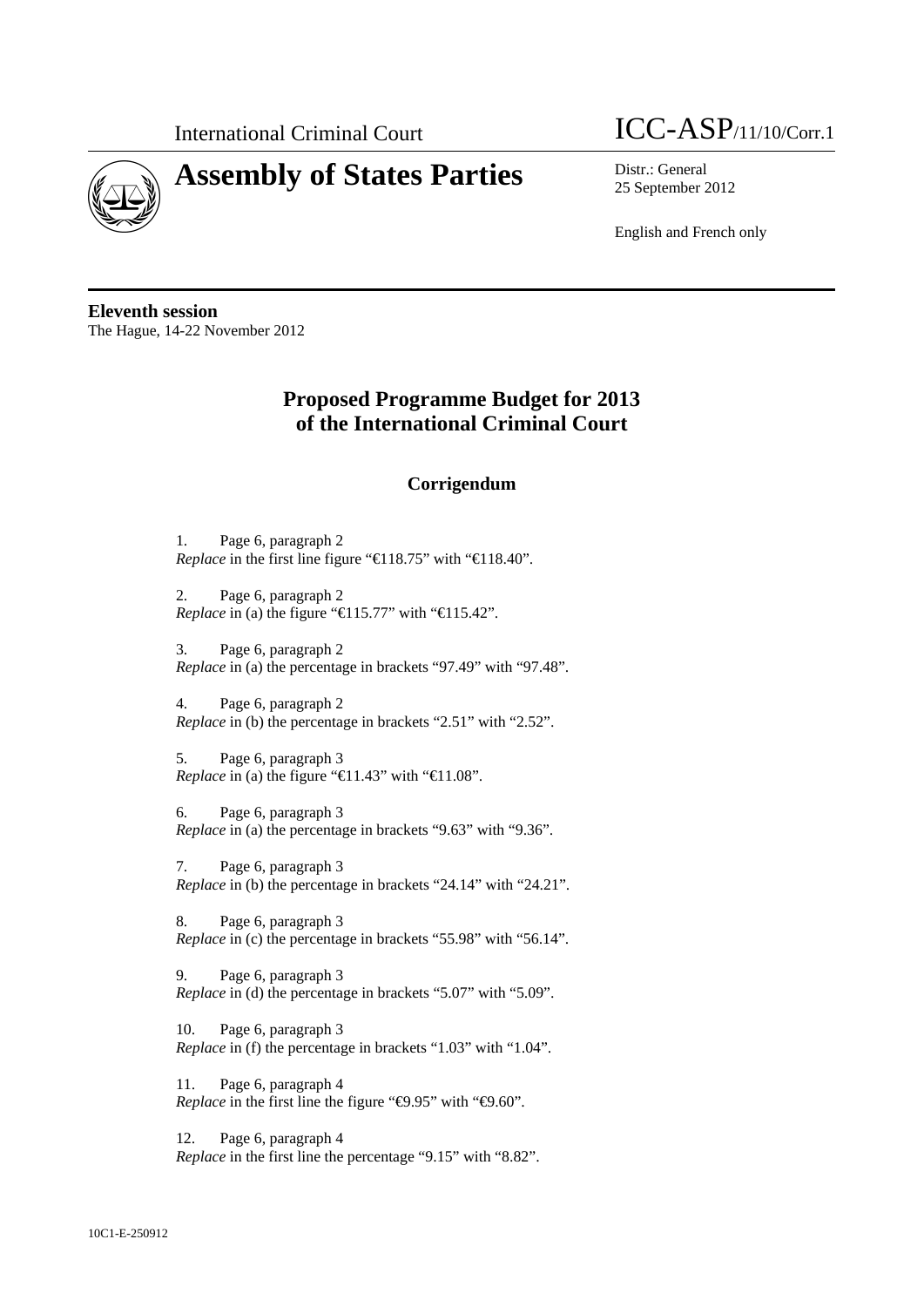13. Page 11, table 2 *Replace* table 2 with the table below:





14. Page 11, table 3 *Replace* table 3 with the table below:

| Budget in thousands<br>euros and (#cases) | <i>Operational</i><br>Support | Uganda             | DRC                   | Darfur              | CAR                   | Kenya               |                     | LibyaCôte D'Ivoire |
|-------------------------------------------|-------------------------------|--------------------|-----------------------|---------------------|-----------------------|---------------------|---------------------|--------------------|
| 2009 approved                             | 16,198.90                     | 3,233.40           | 17,475.40             | 7,575.60            | 7,390.50              |                     |                     | N/A                |
|                                           | $(9 \text{ cases})$           | $(1 \text{ case})$ | $(4 \text{ cases})$   | $(3 \text{ cases})$ | $(1 \text{ case})$    | N/A                 | N/A                 | N/A                |
| 2010 approved                             | 18,158.30                     | 3,057.80           | 17,506.10             | 6,719.10            | 7,485.90              |                     |                     | N/A                |
|                                           | $(11 \text{ cases})$          | (1 case)           | $(5-6 \text{ cases})$ | $(3 \text{ cases})$ | $(1-2 \text{ cases})$ | N/A                 | N/A                 | N/A                |
| 2011 approved                             | 21,927.00                     | 2,269.70           | 13,499.60             | 4,728.90            | 5,653.30              | $7740.8^{(1)}$      | $4,072.6^{(2)}$     | N/A                |
|                                           | $(13 \text{ cases} + 2)$      | (1 case)           | $(5 \cases)$          | $(4 \text{ cases})$ | $(1 \text{ case})$    | $(2 \text{ cases})$ | $(2 \cases)$        | N/A                |
| 2012 approved                             | 19,940.08                     | 1,496.87           | 9,728.31              | 3,175.03            | 2,985.81              | 7,412.13            | 2,322.57            | 3,165.92           |
|                                           | $(17 \text{ cases})$          | $(1 \text{ case})$ | $(6 \text{ cases})$   | $(4 \text{ cases})$ | (1 case)              | $(2 \text{ cases})$ | $(2 \text{ cases})$ | $(1 \text{ case})$ |
| 2013 proposed                             | 27,073.30                     | 970.70             | 7,779.00              | 1,777.30            | 3,412.50              | 5,823.90            | 1,710.50            | 4,583.70           |
|                                           | $(18 \text{ cases})$          | $(1 \text{ case})$ | $(6 \text{ cases})$   | $(4 \text{ cases})$ | (1 case)              | $(2 \cases)$        | $(2 \cases)$        | $(2 \cases)$       |

<sup>(1)</sup> Includes 2,616 contingency fund notification for possible use of extra resource for Kenya situation for period June to December 2011.<br><sup>(2)</sup> Contingency Fund notification for possible use of extra resource for Libya

Note: the term "case" is used in the present table in a generic sense and encompasses not only all cases that are in the Pre-Trial, Trial or Appeals stage but also cases that are being investigated by the OTP where no application for an arrest warrant/or summons to appear has been made.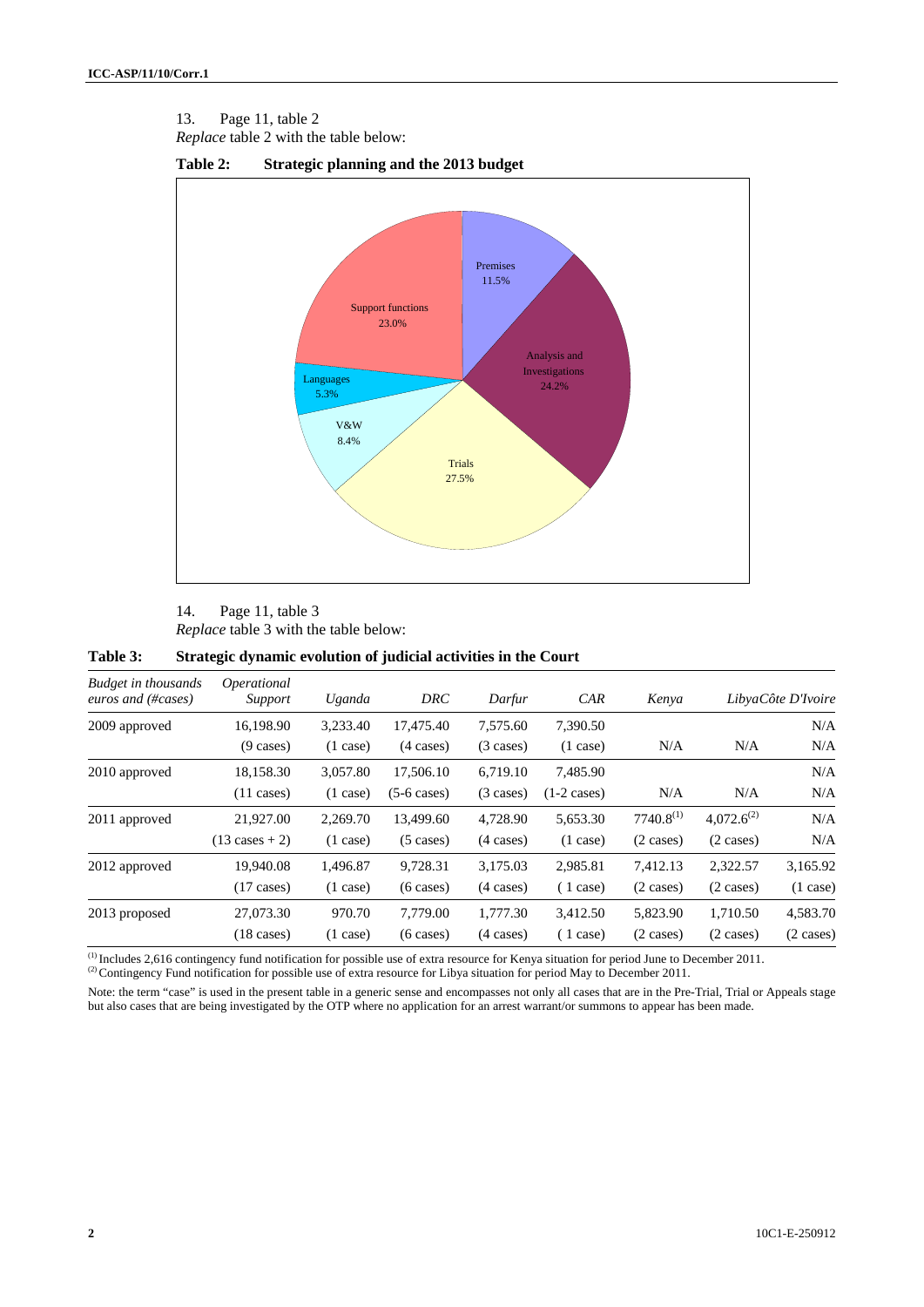15. Page 12, table 4 *Replace* table 4 with the table below:

| Table 4: | Budget for court-in-session and field activities situations (in $\epsilon$ million) |  |
|----------|-------------------------------------------------------------------------------------|--|
|          |                                                                                     |  |

| <i>Item</i>                            | Proposed budget 2013 |
|----------------------------------------|----------------------|
| <b>Court-in-session</b>                |                      |
| Operational support                    | 15.41                |
| Trial 1 (Lubanga)                      | 1.07                 |
| Trial 2 (Katanga/Ngudjolo)             | 1.71                 |
| Trial 3 (Bemba)                        | 1.84                 |
| Trials (Ken $1 \& 2$ )                 | 1.21                 |
| Subtotal court-in-session              | 21.24                |
| <b>Field operations and activities</b> |                      |
| Operational support                    | 11.66                |
| Situation 1 – Uganda                   | 0.97                 |
| Situation 2 – DRC                      | 7.78                 |
| Situation 3 – Darfur                   | 1.78                 |
| Situation 4 – CAR                      | 3.41                 |
| Situation 5 – Kenya                    | 5.82                 |
| Situation 6 – Libya                    | 1.71                 |
| Situation 7 - Côte D'Ivoire            | 4.58                 |
| Subtotal field operations              | 37.72                |
| Total                                  | 58.96                |

16. Page 12, paragraph 29

*Replace* in first line the figure "<sup>€9.95</sup>"with "€9.60".

17. Page 13, table 5 *Replace* table 5 with the table below:

### **Table 5: Budget 2013 increase – main cost drivers**

| <i>Item</i>                       | Increase in $\epsilon$ million |
|-----------------------------------|--------------------------------|
| Common system cost                | 3.88                           |
| Rent/maintenance interim premises | 6.02                           |
| Legal Aid                         | 0.90                           |
| Kenya hearings                    | 2.04                           |
| Reductions                        | (3.24)                         |
| Total                             | 9.60                           |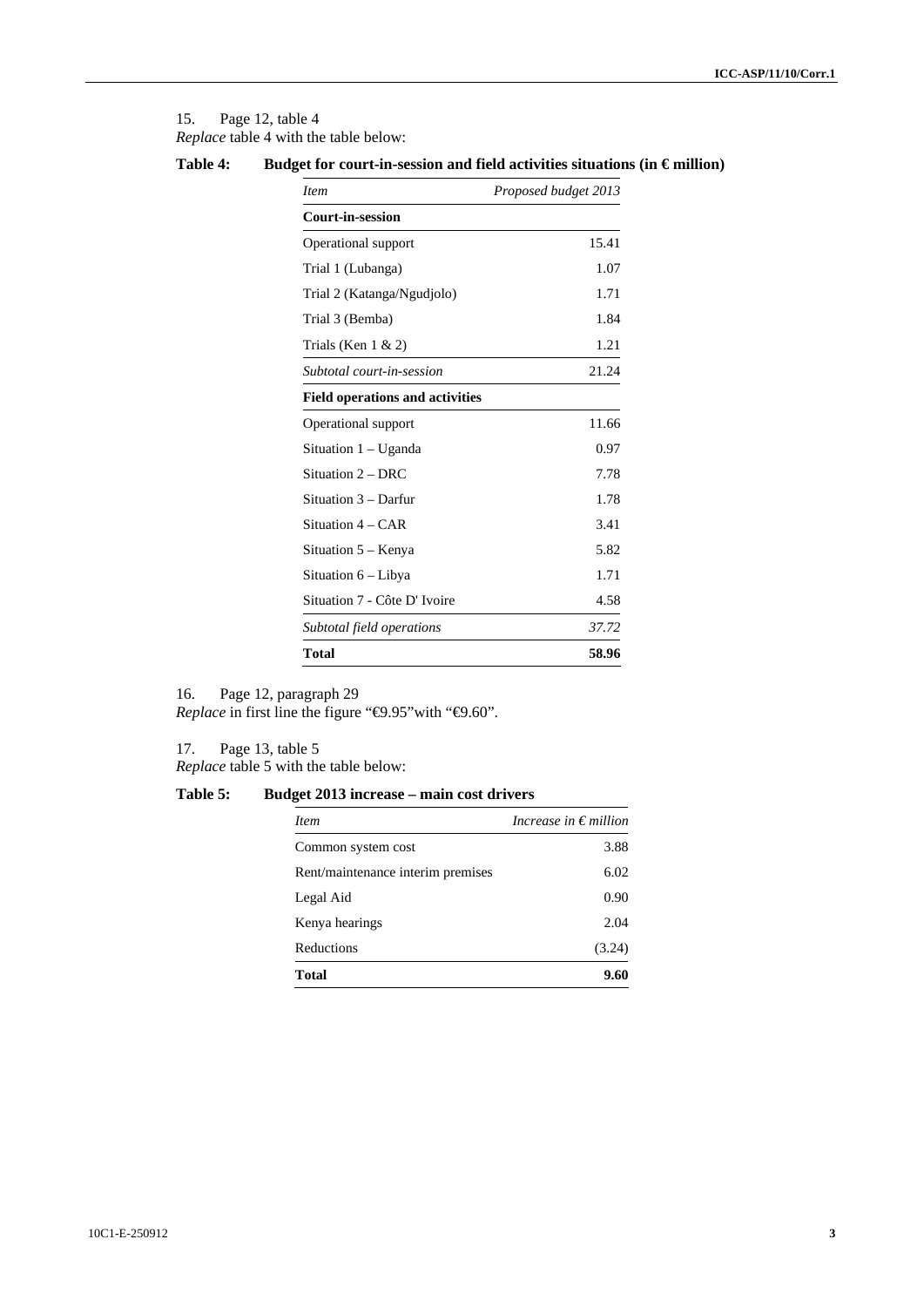# 18. Page 13, table 6

*Replace* table 6 with the table below:

## **Table 6: Budget 2013 resource growth by Major Programme**

|                                                          |                  | <b>Approved Budget 2012</b><br>(thousands of euro) |           |          | Proposed Budget 2013<br>(thousands of euro) | Resource growth<br>2013 vs 2012 |          |        |
|----------------------------------------------------------|------------------|----------------------------------------------------|-----------|----------|---------------------------------------------|---------------------------------|----------|--------|
| <b>Total ICC</b>                                         | Basic            | Situation-<br>related                              | Total     | Basic    | Situation-<br>related                       | Total                           | Amount   | $\%$   |
| MP 1: Judiciary                                          | 9,041.3          | 1,242.7                                            | 10,284.0  | 9,158.6  | 1,921.3                                     | 11.079.9                        | 795.9    | 7.7    |
| MP II: Office of the Prosecutor                          | 5,034.7          | 2,268.9                                            | 27,723.7  | 5,247.6  | 23.415.5                                    | 28,663.1                        | 939.4    | 3.4    |
| MP III: Registry                                         | 32,166.8         | 32,874.9                                           | 65,041.7  | 33,740.7 | 32,732.6                                    | 66,473.3                        | 1,431.6  | 2.2    |
| MP IV: Secretariat of the Assembly of States Parties     | 2,777.3          | $\overline{0}$                                     | 2,777.3   | 2,983.5  | $\mathbf{0}$                                | 2,983.5                         | 206.2    | 7.4    |
| MP V: Rent and maintenance (Interim premises)            | $\boldsymbol{0}$ | $\mathbf{0}$                                       | 0.0       | 6,021.4  | $\overline{0}$                              | 6,021.4                         | 6,021.4  | 0.0    |
| MP VI: Secretariat of the Trust Fund for Victims         | 563.5            | 887.1                                              | 1,450.6   | 768.5    | 890.8                                       | 1,659.3                         | 208.7    | 14.4   |
| MP VII-1: Project Director's Office (Permanent Premises) | 1,337.2          | $\boldsymbol{0}$                                   | 1,337.2   | 1,228.2  | $\boldsymbol{0}$                            | 1,228.2                         | $-109.0$ | $-8.2$ |
| MP VII-5: Independent Oversight Mechanism                | 185.5            | $\boldsymbol{0}$                                   | 185.5     | 289.8    | $\mathbf{0}$                                | 289.8                           | 104.3    | 56.2   |
| <b>Total</b>                                             | 51,106.3         | 57,693.7                                           | 108,800.0 | 59,438.3 | 58,960.2                                    | 118,398.5                       | 9.598.5  | 8.8    |

19. Page 19, table 9 *Replace* table 9 with the table below:

## **Table 9: Major Programme I: Proposed budget for 2013**

| Programme I                       |              |                       | Expenditure Budget 2011<br>(thousands of euro) |               |                  | Approved Budget 2012<br>(thousands of euro) |                       |          |              | Proposed Budget 2013<br>(thousands of euro) | Resource growth<br>2013 vs 2012 |              |               |
|-----------------------------------|--------------|-----------------------|------------------------------------------------|---------------|------------------|---------------------------------------------|-----------------------|----------|--------------|---------------------------------------------|---------------------------------|--------------|---------------|
| <b>Judiciary</b>                  | <b>Basic</b> | Situation-<br>related | Total                                          | Cont.<br>Fund | Total<br>Incl.CF | <b>Basic</b>                                | Situation-<br>related | Total    | <b>Basic</b> | Situation-<br>related                       |                                 | Total Amount | $\frac{0}{0}$ |
| Judges                            | 5,789.1      |                       | 5,789.1                                        |               | 5,789.1          | 5,111.9                                     |                       | 5,111.9  | 4.764.4      |                                             | 4.764.4                         | $-347.5$     | $-6.8$        |
| Professional staff                | 3,369.3      | 512.0                 | 3.881.3                                        |               | 3,881.3          | 2.756.3                                     | 452.0                 | 3,208.3  | 3.086.8      | 509.2                                       | 3,596.0                         | 387.7        | 12.1          |
| General Service staff             |              |                       |                                                |               |                  | 804.3                                       | 181.8                 | 986.1    | 901.5        | 200.2                                       | 1,101.7                         | 115.6        | 11.7          |
| Subtotal staff                    | 3.369.3      | 512.0                 | 3.881.3                                        |               | 3.881.3          | 3.560.6                                     | 633.8                 | 4.194.4  | 3.988.3      | 709.4                                       | 4.697.7                         | 503.3        | 12.0          |
| General temporary assistance      | 621.2        | 304.5                 | 925.7                                          | 484.1         | 1,409.8          | 99.3                                        | 608.9                 | 708.2    | 114.7        | 1,172.6                                     | 1,287.3                         | 579.1        | 81.8          |
| Temporary assistance for meetings |              |                       |                                                |               |                  |                                             |                       |          |              |                                             |                                 |              |               |
| Overtime                          |              |                       |                                                |               |                  |                                             |                       |          |              |                                             |                                 |              |               |
| Consultants                       | 17.9         |                       | 17.9                                           |               | 17.9             | 14.4                                        |                       | 14.4     | 25.0         |                                             | 25.0                            | 10.6         | 73.6          |
| Subtotal other staff              | 639.1        | 304.5                 | 943.6                                          | 484.1         | 1.427.7          | 113.7                                       | 608.9                 | 722.6    | 139.7        | 1.172.6                                     | 1.312.3                         | 589.7        | 81.6          |
| Travel                            | 142.7        |                       | 142.7                                          |               | 142.7            | 159.2                                       |                       | 159.2    | 151.9        | 39.3                                        | 191.2                           | 32.0         | 20.1          |
| Hospitality                       | 14.1         |                       | 14.1                                           |               | 14.1             | 12.0                                        |                       | 12.0     | 17.0         |                                             | 17.0                            | 5.0          | 41.7          |
| Contractual services              |              |                       |                                                |               |                  | 5.0                                         |                       | 5.0      | 5.0          |                                             | 5.0                             |              |               |
| Training                          | 10.4         |                       | 10.4                                           |               | 10.4             | 10.8                                        |                       | 10.8     | 24.0         |                                             | 24.0                            | 13.2         | 122.2         |
| General operating expenses        | 34.4         |                       | 34.4                                           |               | 34.4             | 63.3                                        |                       | 63.3     | 63.3         |                                             | 63.3                            |              |               |
| Supplies and materials            | 2.3          |                       | 2.3                                            |               | 2.3              | 4.8                                         |                       | 4.8      | 5.0          |                                             | 5.0                             | 0.2          | 4.2           |
| Furniture and equipment           | 1.6          |                       | 1.6                                            |               | 1.6              |                                             |                       |          |              |                                             |                                 |              |               |
| Subtotal non-staff                | 205.5        |                       | 205.5                                          |               | 205.5            | 255.1                                       |                       | 255.1    | 266.2        | 39.3                                        | 305.5                           | 50.4         | 19.8          |
| <b>Total</b>                      | 10,003.0     | 816.5                 | 10,819.5                                       | 484.1         | 11,303.6         | 9,041.3                                     | 1,242.7               | 10,284.0 | 9,158.6      | 1,921.3                                     | 11,079.9                        | 795.9        | 7.7           |
| Distributed maintenance           | 113.1        | 28.8                  | 141.9                                          |               | 141.9            | 124.0                                       | 28.0                  | 152.0    | 116.8        | 27.0                                        | 143.8                           | 10.1         | 7.1           |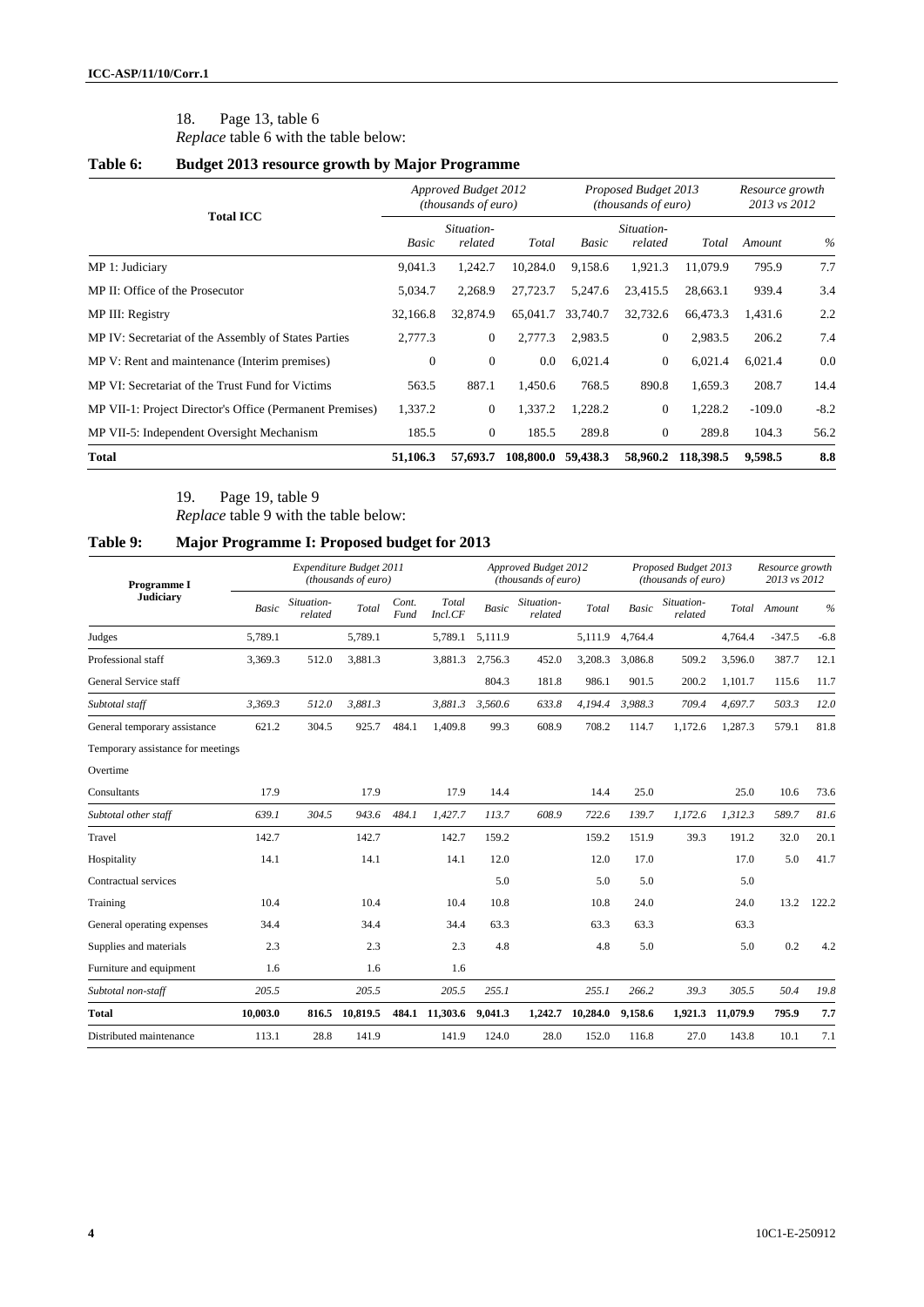# 20. Page 24, table 11

*Replace* table 11 with the table below:

| 1100                               |         | Expenditure Budget 2011 | (thousands of euro) |               |                  |         | Approved Budget 2012<br>(thousands of euro) |         |              | Proposed Budget 2013<br>(thousands of euro) | Resource growth<br>2013 vs 2012 |        |               |
|------------------------------------|---------|-------------------------|---------------------|---------------|------------------|---------|---------------------------------------------|---------|--------------|---------------------------------------------|---------------------------------|--------|---------------|
| <b>The Presidency</b>              | Basic   | Situation-<br>related   | Total               | Cont.<br>Fund | Total<br>Incl.CF | Basic   | Situation-<br>related                       | Total   | <b>Basic</b> | Situation-<br>related                       | Total                           | Amount | $\frac{0}{0}$ |
| Judges                             | 954.8   |                         | 954.8               |               | 954.8            | 28.0    |                                             | 28.0    | 28.0         |                                             | 28.0                            |        |               |
| Professional staff                 | 846.5   |                         | 846.5               |               | 846.5            | 707.8   |                                             | 707.8   | 793.1        |                                             | 793.1                           | 85.3   | 12.1          |
| General Service staff              |         |                         |                     |               |                  | 258.9   |                                             | 258.9   | 283.9        |                                             | 283.9                           | 25.0   | 9.7           |
| Subtotal staff                     | 846.5   |                         | 846.5               |               | 846.5            | 966.7   |                                             | 966.7   | 1,077.0      |                                             | 1.077.0                         | 110.3  | 11.4          |
| General temporary assistance 295.8 |         | $-1.8$                  | 294.0               |               | 294.0            | 99.3    |                                             | 99.3    | 114.7        |                                             | 114.7                           | 15.4   | 15.5          |
| Temporary assistance for meetings  |         |                         |                     |               |                  |         |                                             |         |              |                                             |                                 |        |               |
| Overtime                           |         |                         |                     |               |                  |         |                                             |         |              |                                             |                                 |        |               |
| Consultants                        |         |                         |                     |               |                  |         |                                             |         | 15.0         |                                             | 15.0                            | 15.0   |               |
| Subtotal other staff               | 295.8   | $-1.8$                  | 294.0               |               | 294.0            | 99.3    |                                             | 99.3    | 129.7        |                                             | 129.7                           | 30.4   | 30.6          |
| Travel                             | 121.6   |                         | 121.6               |               | 121.6            | 150.3   |                                             | 150.3   | 140.8        | 39.3                                        | 180.1                           | 29.8   | 19.8          |
| Hospitality                        | 13.4    |                         | 13.4                |               | 13.4             | 10.0    |                                             | 10.0    | 15.0         |                                             | 15.0                            | 5.0    | 50.0          |
| Contractual services               |         |                         |                     |               |                  |         |                                             |         |              |                                             |                                 |        |               |
| Training                           | 7.8     |                         | 7.8                 |               | 7.8              |         |                                             |         | 6.0          |                                             | 6.0                             | 6.0    |               |
| General operating expenses         |         |                         |                     |               |                  |         |                                             |         |              |                                             |                                 |        |               |
| Supplies and materials             |         |                         |                     |               |                  |         |                                             |         |              |                                             |                                 |        |               |
| Furniture and equipment            | 1.6     |                         | 1.6                 |               | 1.6              |         |                                             |         |              |                                             |                                 |        |               |
| Subtotal non-staff                 | 144.4   |                         | 144.4               |               | 144.4            | 160.3   |                                             | 160.3   | 161.8        | 39.3                                        | 201.1                           | 40.8   | 25.5          |
| <b>Total</b>                       | 2,241.5 | $-1.8$                  | 2,239.7             |               | 2,239.7          | 1,254.3 |                                             | 1,254.3 | 1,396.5      | 39.3                                        | 1,435.8                         | 181.5  | 14.5          |
| Distributed maintenance            | 30.3    |                         | 30.3                |               | 30.3             | 33.3    |                                             | 33.3    | 33.4         |                                             | 33.4                            | 3.0    | 9.9           |

## **Table 11: Programme 1100: Proposed budget for 2013**

21. Page 30, paragraph 94

*Insert* the following at the end of the paragraph:

"Further, given that the staff supporting two of the three judges in the *Bemba* case are working simultaneously on other cases, additional support amounting to nine months of GTA resources at P-3 and P-1/2 level respectively will be required to avoid several months' delay in concluding the trial stage of the case".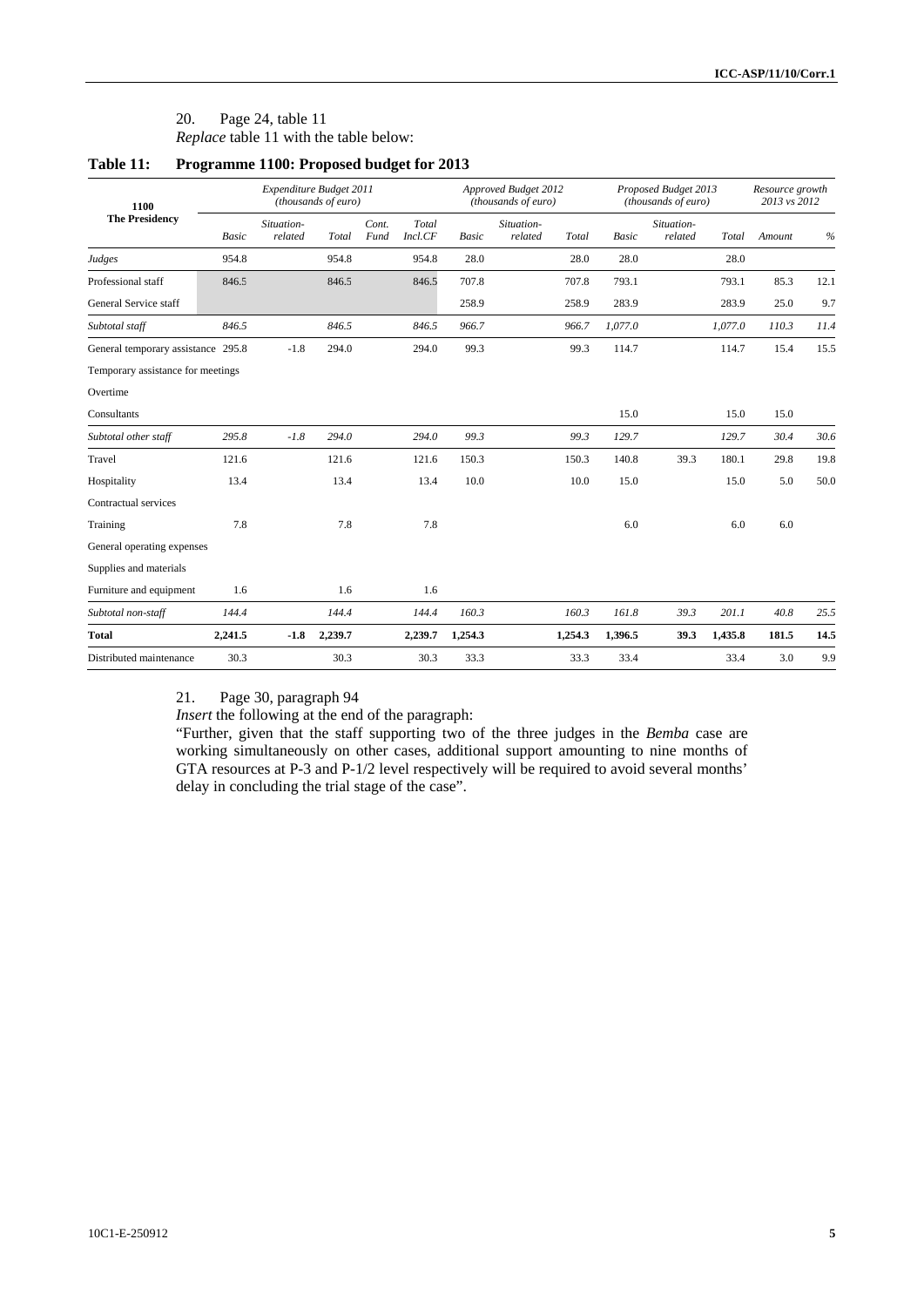### 22. Page 32, table 13

*Replace* table 13 with the table below:

#### **Table 13: Programme 1200: Proposed budget for 2013**

| 1200                              | Expenditure Budget 2011<br>(thousands of euro) |                       |         |               |                  |              | Approved Budget 2012<br>(thousands of euro) |         |              | Proposed Budget 2013<br>(thousands of euro) | Resource growth<br>2013 vs 2012 |          |         |
|-----------------------------------|------------------------------------------------|-----------------------|---------|---------------|------------------|--------------|---------------------------------------------|---------|--------------|---------------------------------------------|---------------------------------|----------|---------|
| <b>Chambers</b>                   | <b>Basic</b>                                   | Situation-<br>related | Total   | Cont.<br>Fund | Total<br>Incl.CF | <b>Basic</b> | Situation-<br>related                       | Total   | <b>Basic</b> | Situation-<br>related                       | Total                           | Amount   | $\%$    |
| Judges                            | 4,834.3                                        |                       | 4,834.3 |               | 4,834.3          | 5,083.9      |                                             | 5,083.9 | 4,736.4      |                                             | 4,736.4                         | $-347.5$ | $-6.8$  |
| Professional staff                | 2,307.6                                        | 512.0                 | 2,819.6 |               | 2,819.6          | 1,908.4      | 452.0                                       | 2,360.4 | 2,139.3      | 509.2                                       | 2,648.5                         | 288.1    | 12.2    |
| General Service staff             |                                                |                       |         |               |                  | 484.8        | 181.8                                       | 666.6   | 533.9        | 200.2                                       | 734.1                           | 67.5     | 10.1    |
| Subtotal staff                    | 2,307.6                                        | 512.0                 | 2,819.6 |               | 2,819.6          | 2,393.2      | 633.8                                       | 3,027.0 | 2,673.2      | 709.4                                       | 3,382.6                         | 355.6    | 11.7    |
| General temporary assistance      | 325.4                                          | 306.3                 | 631.7   | 484.1         | 1,115.8          |              | 608.9                                       | 608.9   |              | 1,172.6                                     | 1.172.6                         | 563.7    | 92.6    |
| Temporary assistance for meetings |                                                |                       |         |               |                  |              |                                             |         |              |                                             |                                 |          |         |
| Overtime                          |                                                |                       |         |               |                  |              |                                             |         |              |                                             |                                 |          |         |
| Consultants                       | 17.9                                           |                       | 17.9    |               | 17.9             | 14.4         |                                             | 14.4    | 10.0         |                                             | 10.0                            | $-4.4$   | $-30.6$ |
| Subtotal other staff              | 343.3                                          | 306.3                 | 649.6   | 484.1         | 1.133.7          | 14.4         | 608.9                                       | 623.3   | 10.0         | 1,172.6                                     | 1.182.6                         | 559.3    | 89.7    |
| Travel                            | 13.4                                           |                       | 13.4    |               | 13.4             |              |                                             |         |              |                                             |                                 |          |         |
| Hospitality                       | 0.7                                            |                       | 0.7     |               | 0.7              | 1.0          |                                             | 1.0     | 1.0          |                                             | 1.0                             |          |         |
| Contractual services              |                                                |                       |         |               |                  |              |                                             |         |              |                                             |                                 |          |         |
| Training                          | 2.6                                            |                       | 2.6     |               | 2.6              | 10.8         |                                             | 10.8    | 18.0         |                                             | 18.0                            | 7.2      | 66.7    |
| General operating expenses        |                                                |                       |         |               |                  |              |                                             |         |              |                                             |                                 |          |         |
| Supplies and materials            |                                                |                       |         |               |                  |              |                                             |         |              |                                             |                                 |          |         |
| Furniture and equipment           |                                                |                       |         |               |                  |              |                                             |         |              |                                             |                                 |          |         |
| Subtotal non-staff                | 16.7                                           |                       | 16.7    |               | 16.7             | 11.8         |                                             | 11.8    | 19.0         |                                             | 19.0                            | 7.2      | 61.0    |
| <b>Total</b>                      | 7,501.9                                        | 818.3                 | 8,320.2 | 484.1         | 8,804.3          | 7,503.3      | 1,242.7                                     | 8,746.0 | 7,438.6      | 1,882.0                                     | 9,320.6                         | 574.6    | 6.6     |
| Distributed maintenance           | 77.3                                           | 28.8                  | 106.1   |               | 106.1            | 84.7         | 28.0                                        | 112.7   | 77.9         | 27.0                                        | 104.9                           | 6.6      | 6.2     |

23. Page 130, paragraph 460

*Replace* in the first line "Associate Public Affairs Officer for Libya and the Arab countries" with "(Associate) Public Information Legal Officer".

24. Page 173, paragraph 2

*Replace* in the first line the figure "€118,753,400" with "€118,398,500".

25. Page 173, paragraph 2

*Replace* the table with the table below:

| Appropriation section                                                  | <i>Thousands of euros</i> |
|------------------------------------------------------------------------|---------------------------|
| Major Programme I - Judiciary                                          | 11,079.9                  |
| Major Programme II - Office of the Prosecutor                          | 28,663.1                  |
| Major Programme III - Registry                                         | 66,473.3                  |
| Major Programme IV - Secretariat of the Assembly of States Parties     | 2,983.5                   |
| Major Programme V - Interim Premises                                   | 6,021.4                   |
| Major Programme VI - Secretariat of the Trust Fund for Victims         | 1,659.3                   |
| Major Programme VII-1 - Project Director's Office (permanent premises) | 1,020.8                   |
| Major Programme VII-2 - Permanent Premises Project Interest            | 207.4                     |
| Major Programme VII-5 - Independent Oversight Mechanism                | 289.8                     |
| <b>Total</b>                                                           | 118.398.5                 |

26. Page 174, under part IV, Financing appropriations for 2013 *Replace* in the first line the figure "€118,753,400" with "€118,398,500".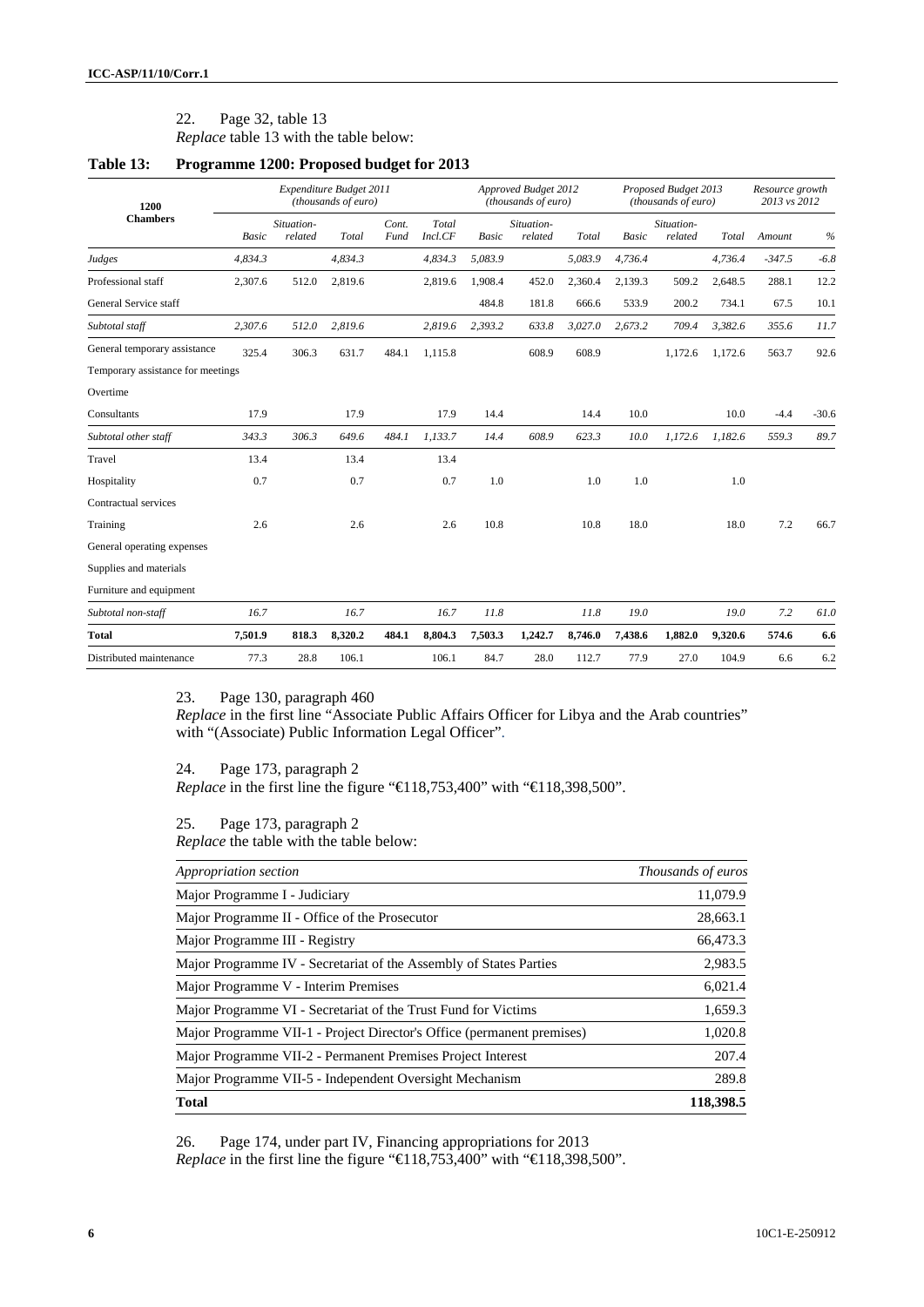27. Page 179, annex V(c) *Replace* the table with the table below:

| <b>Presidency: 0 Judges</b>                                                   | Costs   |
|-------------------------------------------------------------------------------|---------|
| Special allowance President and Vice-Presidents                               | 28.0    |
| Subtotal Presidency                                                           | 28.0    |
| <b>Chambers: 13 Judges</b>                                                    |         |
| Standard salary costs - 13 Judges (plus 3 for Kenya for 10.5mths)             | 2,812.5 |
| One extended mandate - 9 months                                               | 135.0   |
| Non-full time Judges' annual allowance                                        | 30.0    |
| Judges' pensions                                                              | 1,006.9 |
| <b>Subtotal Chambers</b>                                                      | 3,984.4 |
| <b>Accruals for Annual Leave</b>                                              | 133.1   |
| <b>Accruals for Relocation</b>                                                | 182.6   |
| Estimates of Home Leave and Education Grant Expenses                          | 132.0   |
| Service incurred injury insurance - Court requirement - 2.98% of remuneration | 118.8   |
| Estimated costs of appointment of three judges                                | 160.0   |
| Cost of Separation (one judge)                                                | 25.5    |
| <b>Subtotal Additional Requirements</b>                                       | 752.0   |
| <b>Total Judges Salary and Entitlements 2013</b>                              | 4,764.4 |

#### 28. Page 181, annex VI *Replace* the table with the table below:

| <b>Total ICC</b>                        | Expenditure 2011<br>(thousands of euro) |                       |                                      |               |                  |              | Approved Budget 2012<br>(thousands of euro) |                    |              | Proposed Budget 2013<br>(thousands of euro) | Resource growth<br>2013 vs 2012 |              |               |
|-----------------------------------------|-----------------------------------------|-----------------------|--------------------------------------|---------------|------------------|--------------|---------------------------------------------|--------------------|--------------|---------------------------------------------|---------------------------------|--------------|---------------|
|                                         | <b>Basic</b>                            | Situation-<br>related | Total                                | Cont.<br>Fund | Total<br>incl.CF | <b>Basic</b> | Situation-<br>related                       | Total              | <b>Basic</b> | Situation-<br>related                       |                                 | Total Amount | $\frac{0}{0}$ |
| Judges                                  | 5,789.1                                 |                       | 5,789.1                              |               | 5,789.1          | 5.111.9      |                                             | 5.111.9            | 4,764.4      |                                             | 4.764.4                         | $-347.5$     | $-6.8$        |
| Professional staff                      | 28,224.2                                | 29,031.6              | 57,255.8                             |               | 57,255.8         | 18,974.8     | 20,628.9                                    | 39,603.7           | 20,434.4     | 22,042.3                                    | 42,476.7 2,873.0                |              | 7.3           |
| General Service staff                   |                                         |                       |                                      |               |                  | 10.755.9     | 9,309.6                                     | 20,065.5           | 11,741.6     | 9,328.7                                     | 21,070.3                        | 1.004.8      | 5.0           |
| Subtotal staff                          | 28,224.2                                | 29,031.6              | 57,255.8                             |               | 57,255.8         | 29,730.7     | 29,938.5                                    | 59,669.2           | 32,176.0     | 31,371.0                                    | 63,547.0                        | 3,877.8      | 6.5           |
| General temporary assistance            | 3.770.1                                 | 8,271.3               | 12,041.4                             | 2,232.2       | 14,273.6         | 3,171.7      | 8,176.3                                     | 11,348.0           | 2,729.5      | 9,119.1                                     | 11,848.6                        | 500.6        | 4.4           |
| Temporary assistance for meetings 906.2 |                                         | 361.3                 | 1,267.5                              | 480.9         | 1,748.4          | 589.2        | 420.7                                       | 1,009.9            | 660.0        | 153.2                                       | 813.2                           | $-196.7$     | $-19.5$       |
| Overtime                                | 296.4                                   | 159.2                 | 455.6                                |               | 455.6            | 282.5        | 120.7                                       | 403.2              | 252.5        | 138.8                                       | 391.3                           | $-11.9$      | $-3.0$        |
| Consultants                             | 344.1                                   | 317.1                 | 661.2                                | 27.3          | 688.5            | 235.9        | 350.8                                       | 586.7              | 176.0        | 177.1                                       | 353.1                           | $-233.6$     | $-39.8$       |
| Subtotal other staff                    | 5,316.8                                 | 9,108.9               | 14,425.7                             | 2,740.4       | 17,166.1         | 4,279.3      | 9,068.5                                     | 13,347.8           | 3,818.0      | 9,588.2                                     | 13,406.2                        | 58.4         | 0.4           |
| Travel                                  | 1,064.8                                 | 2,784.2               | 3,849.0                              | 317.5         | 4,166.5          | 851.6        | 3,711.6                                     | 4,563.2            | 946.4        | 3,598.9                                     | 4,545.3                         | $-17.9$      | $-0.4$        |
| Hospitality                             | 52.4                                    | 141.7                 | 194.1                                |               | 194.1            | 32.0         |                                             | 32.0               | 61.0         |                                             | 61.0                            | 29.0         | 90.6          |
| Contractual services                    | 1,722.1                                 | 1,346.1               | 3,068.2                              | 327.9         | 3,396.1          | 2,770.8      | 1,616.1                                     | 4,386.9            | 2,677.7      | 2,011.1                                     | 4,688.8                         | 301.9        | 6.9           |
| Training                                | 333.8                                   | 341.5                 | 675.3                                |               | 675.3            | 480.5        | 267.7                                       | 748.2              | 459.4        | 232.9                                       | 692.3                           | $-55.9$      | $-7.5$        |
| <b>Counsel for Defence</b>              |                                         | 3,323.1               | 3.323.1                              | 521.6         | 3,844.7          |              | 1,950.8                                     | 1.950.8            |              | 3.117.4                                     | 3.117.4                         | 1,166.6      | 59.8          |
| <b>Counsel for Victims</b>              |                                         | 1,688.3               | 1,688.3                              | 307.1         | 1,995.4          |              | 4,279.0                                     | 4,279.0            |              | 4,010.1                                     | 4.010.1                         | $-268.9$     | $-6.3$        |
| General operating expenses              | 5,227.1                                 | 5.365.1               | 10.592.2                             | 336.2         | 10.928.4         | 6.059.3      | 6,500.6                                     | 12,559.9           | 12,637.0     | 4,670.4                                     | 17,307.4                        | 4,747.5      | 37.8          |
| Supplies and materials                  | 627.7                                   | 360.1                 | 987.8                                | 10.5          | 998.3            | 756.3        | 340.9                                       | 1,097.2            | 765.4        | 283.5                                       | 1,048.9                         | $-48.3$      | $-4.4$        |
| Equipment including furniture           | 614.3                                   | 348.2                 | 962.5                                | 554.1         | 1,516.6          | 1,033.9      | 20.0                                        | 1,053.9            | 1,133.0      | 76.7                                        | 1,209.7                         | 155.8        | 14.8          |
| Subtotal non-staff                      | 9,642.2                                 | 15.698.3              | 25,340.5                             | 2,374.9       | 27,715.4         | 11.984.4     | 18,686.7                                    | 30.671.1           | 18,679.9     | 18,001.0                                    | 36,680.9                        | 6,009.8      | 19.6          |
| <b>Total</b>                            | 48.972.3                                |                       | 53,838.8 102,811.1 5.115.3 107.926.4 |               |                  | 51,106.3     |                                             | 57,693.7 108,800.0 | 59.438.3     |                                             | 58.960.2 118.398.5              | 9.598.5      | 8.82          |